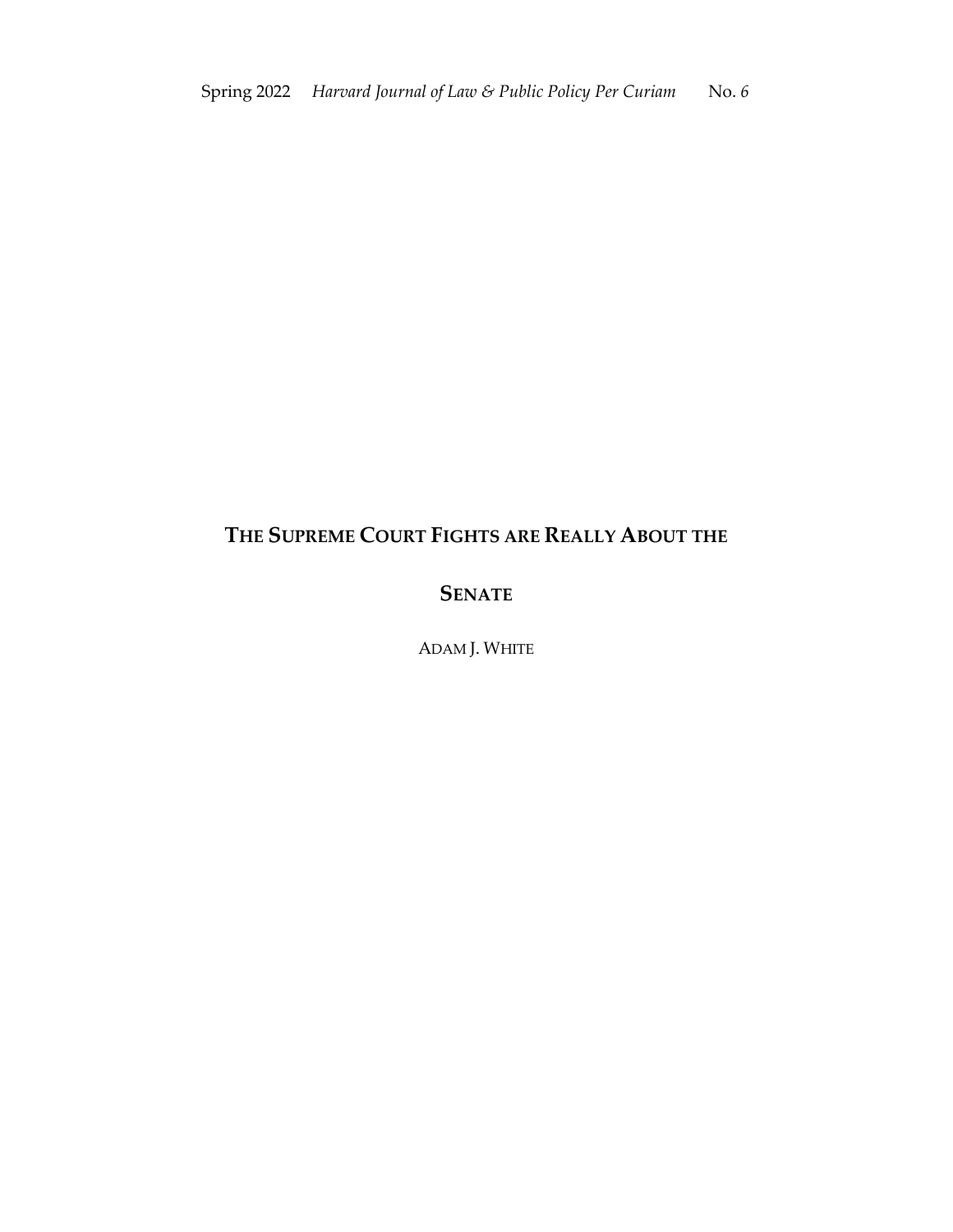## **The Supreme Court Fights are Really About the Senate ADAM J. WHITE1**

As its name suggests, President Biden's Commission on the Supreme Court of the United States centered on debates surrounding the Supreme Court. But throughout my service on the commission, I was reminded time and again that political fights about the Court are, at a deeper level, constitutional fights about the Senate.

It is rather fitting to find myself writing about the Court, the Senate, and the Court Commission in the *Harvard Journal of Law & Public Policy*. Many years ago, as a student at Harvard Law School, I wrote a paper on the Senate and judicial nominations, which the JLPP later published.<sup>2</sup> In those years, Senate Democrats' filibusters against President Bush's judicial nominations spurred him to insist, "[t]he Senate has a Constitutional obligation to vote up or down on a President's judicial nominees."3

I liked President Bush's judicial nominations, so I instinctively agreed with his constitutional point and set out to write a paper accordingly. But before long, my research brought me to a different conclusion: far from obligating the Senate to vote (a proposal that the constitutional convention specifically considered but rejected), the Constitution places the

 $<sup>1</sup>$  Former commissioner, Presidential Commission on the Supreme Court of the United States; Senior Fellow,</sup> American Enterprise Institute; Co-Executive Director, George Mason University's C. Boyden Gray Center for the Study of the Administrative State.

<sup>2</sup> Adam J. White, *Toward the Framers' Understanding of "Advice and Consent": A Historical and Textual Inquiry*,

<sup>&</sup>lt;sup>3</sup> See id. at 107 (quoting *Statement on Judicial Nominations*, WHITE HOUSE PRESS RELEASES AND DOCUMENTS, Dec. 23, 2004, Factiva, Doc. No. WHPR000020041226e0cn00003).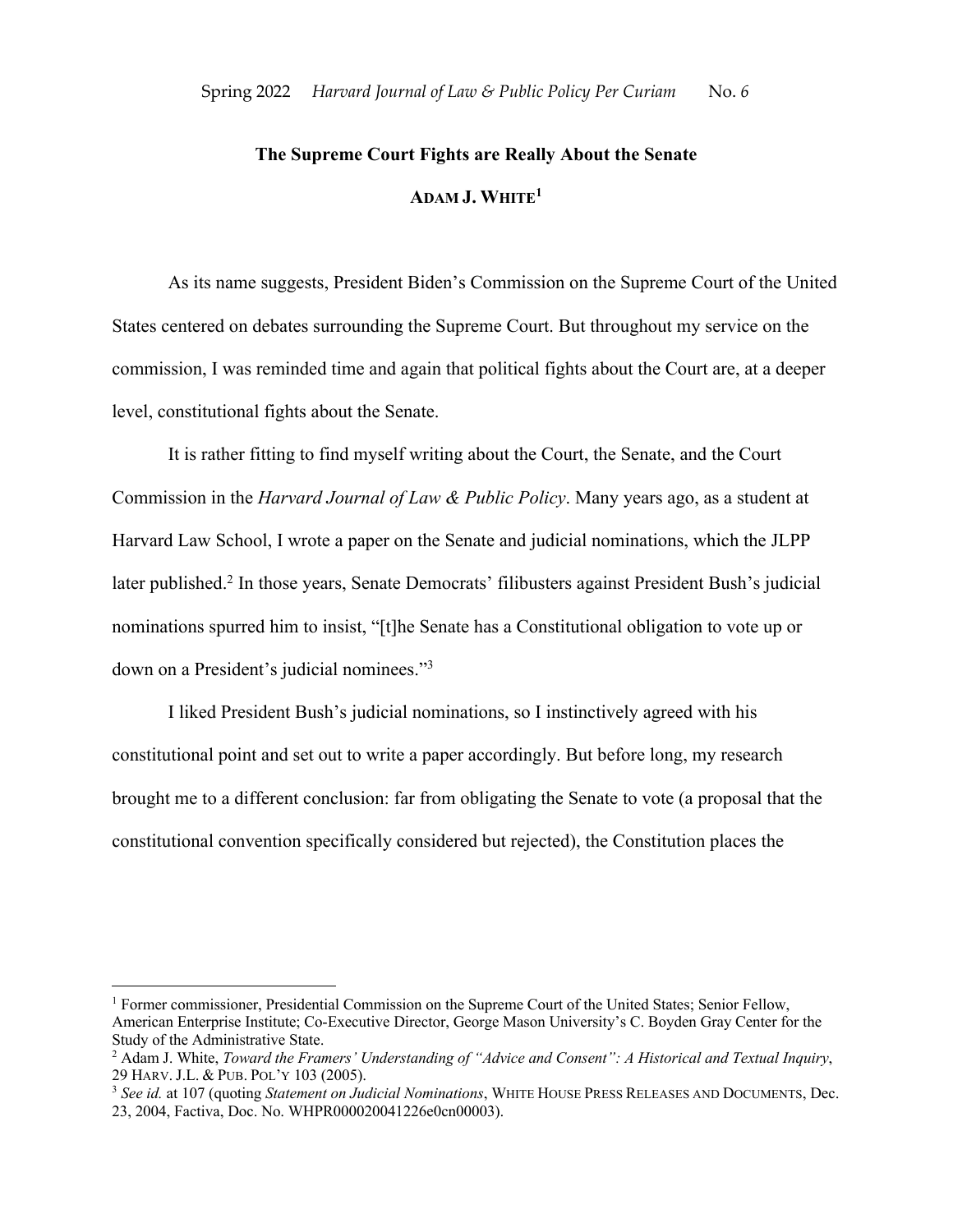burden upon presidents to convince senators to vote for their judicial and executive nominations.<sup>4</sup> And for good reason.<sup>5</sup>

When Justice Scalia died unexpectedly in 2016, the ensuing events put this fundamental constitutional question—of the powers of the Senate and the President, and the future of the Court—front and center in our politics for nearly a year. The Senate, controlled by Republicans, did not act on President Obama's nomination of Merrick Garland, waiting instead until President Trump's post-election nomination of Neil Gorsuch. <sup>6</sup> And critics, in turn, accused Republicans of "stealing" a Supreme Court seat.<sup>7</sup>

The Court Commission's report briefly recounts those events and some of the arguments.<sup>8</sup> And it also recounts another way in which the Senate's advice and consent power is implicated by efforts to restructure the Court. The report explains how any effort to impose new term limits on Justices—for example, 18-year terms, so that a nine-Justice court would see a new vacancy every other year—would necessarily require a concomitant change to the Senate's role in the appointment of new Justices<sup>9</sup>, so that the Senate could no longer present a serious obstacle to the President's appointment of new Justices.<sup>10</sup>

https://www.nytimes.com/2016/12/24/opinion/sunday/the-stolen-supreme-court-seat.html [https://perma.cc/D68Y-4XF5]; Jason Sattler, *Gorsuch faces supreme battle; Block him. The GOP doesn't deserve to fill a seat it stole in the heist of the century.*, USA TODAY, Feb. 2, 2017, at 7A.

<sup>8</sup> *See* PRESIDENTIAL COMMISSION ON THE SUPREME COURT OF THE UNITED STATES, FINAL REPORT 14–15 (2021), https://www.whitehouse.gov/wp-content/uploads/2021/12/SCOTUS-Report-Final-12.8.21-1.pdf

<sup>4</sup> *See id.* at 141–48.

<sup>&</sup>lt;sup>5</sup> See THE FEDERALIST No. 76, at 456 (Alexander Hamilton) (Clinton Rossiter ed., 2003) ("[Senate advice and consent] would be an excellent check upon a spirit of favoritism in the President, and would tend greatly to prevent the appointment of unfit characters from State prejudice, from family connection, from personal attachment, or from a view to popularity.").

<sup>6</sup> *See* Richard Pérez-Peña, *Hearing for Neil Gorsuch, Supreme Court Nominee, Is Set for March*, N.Y. TIMES (Feb. 16, 2017), https://www.nytimes.com/2017/02/16/us/politics/neil-gorsuch-supreme-court-senate-hearing.html [https://perma.cc/PUC8-QLNR].

<sup>7</sup> *See, e.g.*, Editorial, *The Stolen Supreme Court Seat*, N.Y. TIMES (Dec. 24, 2016),

<sup>[</sup>https://perma.cc/ACD4-5GKJ]; *see also id.* at 75–77 (describing arguments that the Senate's inaction on the Garland nomination amounted to "norm violations").

<sup>9</sup> *See id.* at 140–43.

<sup>10</sup> *See id.*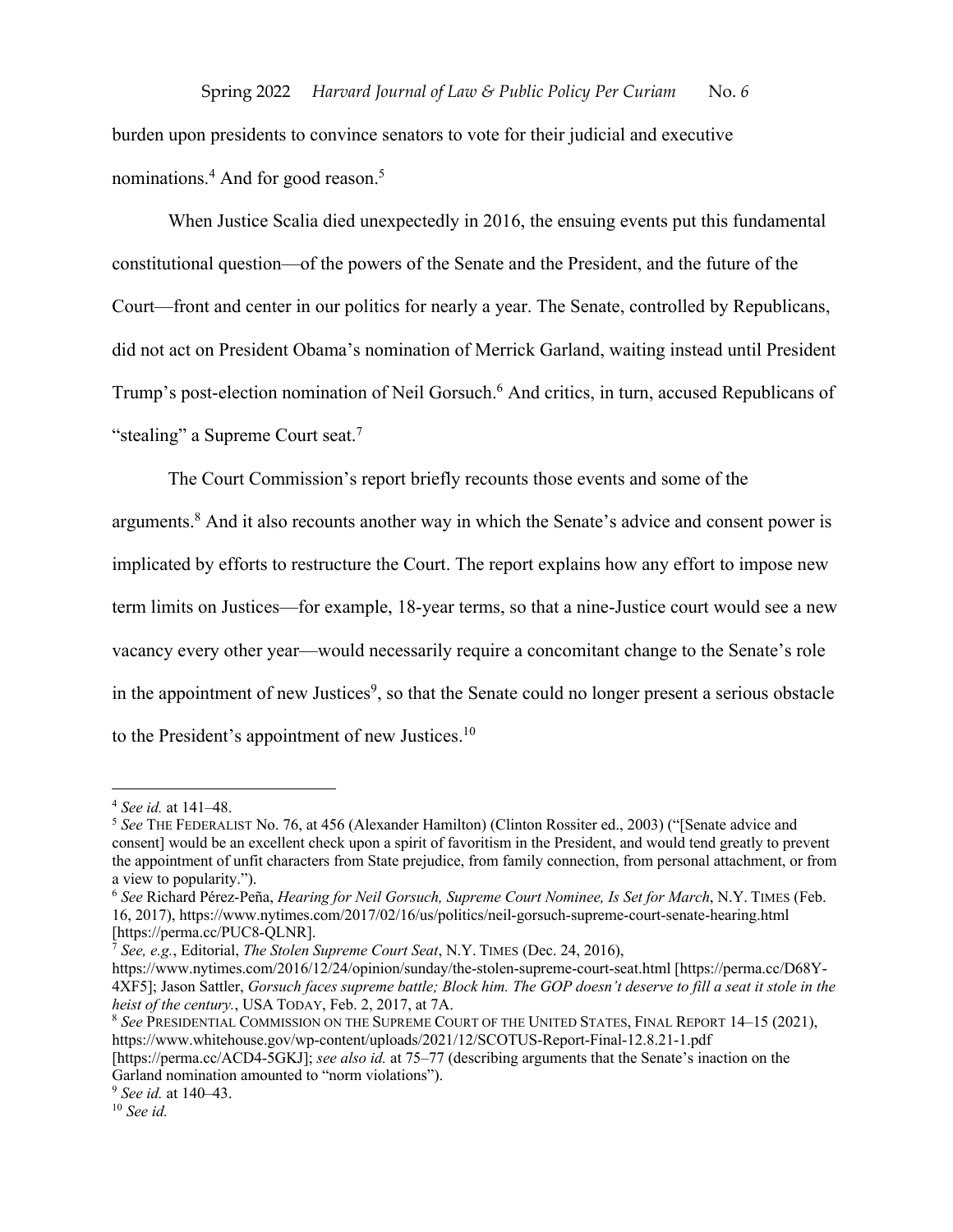The fact that term limits would almost necessarily require a reduction in the Senate's role is the main reason why I changed my mind on term limits, as I explained at the end of the Commission's work in my concurring statement.<sup>11</sup> More broadly, my time on the Commission helped me to better understand that current political fights over the Court are, at their heart, arguments about the role of the Senate and the Presidency in our constitutional republic.

There seems to be a strongly held view, among Court-focused activists and perhaps much of the politically aware public, that Supreme Court appointments are simply a perk of the presidency. We see it when partisan activists demand that Supreme Court justices retire simply to open a new seat for the current president.<sup>12</sup> We saw this in the debates surrounding the  $2016$ vacancy, animated by the presumption that it is unfair for the Senate not to fill a vacant Supreme Court seat.13 We also see it in the debates about Supreme Court term limits, when advocates for term limits argue that a regular schedule of vacancies and appointments is necessary to eliminate "the variation in the number of each President's opportunities to nominate a Justice[;]" their premise is that it is inherently unfair for one President to appoint more Justices per four-year term than others.14 As the Court Commission's report recounted, "proponents of term limits do not seek partisan balance" on the Court, but "if a party wins the White House more often, its Presidents should have the opportunity to nominate more Justices," and "parties that lose

https://www.whitehouse.gov/wp-content/uploads/2021/12/White-Statement.pdf<del>[https://perma.cc/9AEF-9RL2]</del>.<br><sup>12</sup> Cf. Robert Barnes, Activists, academics step up pressure on Justice Brever to retire, WASH. POST (June 16, 2021) https://www.washingtonpost.com/politics/courts\_law/breyer-retirement-pressure-bidenmcconnell/2021/06/16/498b2df2-ceb8-11eb-8cd2-4e95230cfac2\_story.html [https://perma.cc/A3C5-AJZK]; Fatma Khaled, *Justice Stephen Breyer, 83, Responds to Liberal Activists Pressing for His Retirement*, NEWSWEEK (Sep. 19, 2021), https://www.newsweek.com/justice-stephen-breyer-83-responds-liberal-activists-pressing-his-retirement-1630594 [https://perma.cc/DWP6-8VDC].

<sup>&</sup>lt;sup>11</sup> Adam White, *Separate Statement of Commissioner Adam White* (Dec. 15, 2021),

<sup>13</sup> *Cf*. Editorial, *supra* note 7; Sattler, *supra* note 7.

<sup>14</sup> *See* PRESIDENTIAL COMMISSION ON THE SUPREME COURT OF THE UNITED STATES, *supra* note 8, at 114–15.